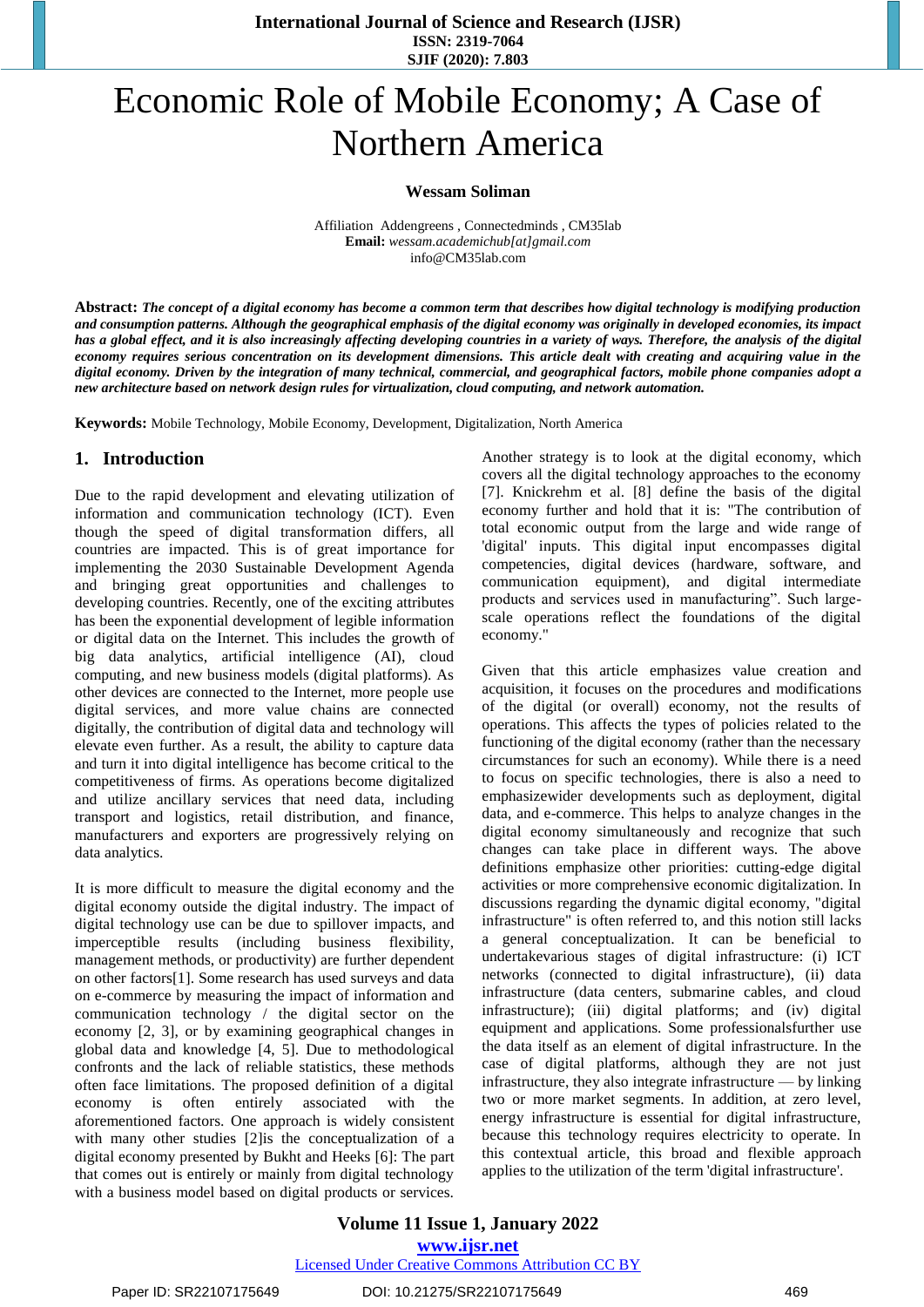The concept of a digital economy has become a common term that describes how digital technology is modifying production and consumption patterns. Although the geographical emphasis of the digital economy was originally in developed economies, its impact has a global effect, and it is also increasingly affecting developing countries in a variety of ways. Therefore, the analysis of the digital economy requires serious concentration on its development dimensions. This article dealt with creating and acquiring value in the digital economy. To date, most of the discussion about digitalization and development has focused on the level to which economies can afford different technologies and whether these technologies are utilized. This article aims to go a step further and discuss the scope of value creation and acquisition. Particular attention is paid to how datadriven economic activities may influence developing countries and business models (mainly digital systems) and strengthening their role as producers and entrepreneurs in this changing economic landscape.

# **2. Methodology**

The data and evidence presented in this article were gathered through a rapid desk-based research. A total of five journals were detected as the most authentic to information and communication technology for mobile economy literature. These journals include "Information Technologies & International Development", "The Electronic Journal of Information Systems in Developing Countries", "Information Technology for Development", and "Asian Journal of Communication". The following search terms were used: "Mobile AND North America", "App AND North America", "Digitalization AND North America", "Mobile Economy AND North America". The search of these ICT emphasized journals was facilitated by internet search and adequate key words and search terms. Recommendations and contributions were presented based on a number of professionals in the field.

## **3. Results / Discussion**

### *5G: prospects remain strong in North America*

North America is a world leader in 5G network setup, application development, and marketing. Operators continue to work with other 5G stakeholders, including companies, equipment suppliers, universities, and municipalities, to develop 5G applications in many industries. Due to the advent of the 5G-enabled iPhone 12 and the relaxation of the barrier, the consumer sector is seeing an increase in 5G recording, leading to people returning to cities to work, entertainment, and other social activities [9]. For example, Verizon has reported that by the end of June 2021, the share of 5G-enabled devices in its mobile network had risen to about one-fifth of the total number of connections. For most consumers, increased broadband connections are still the primary use case for 5G [10]. However, the demand for comprehensive content continues to grow, using high bandwidth and low 5G secrecy to provide consumers with a better experience. Although the provision of eMBB in the consumer market has always been the core of the first 5G distribution, given the number of digital transformation projects underway in different industries, B2B is the most significant incremental opportunity in the 5G era [11]. Most business opportunities for operators will depend on the 5G SA network set up. This has happened all over North America, and T-Mobile US has become the first operator globally to launch a 5G SA network nationwide in August 2020. Other regional operators are expected to take similar action by 2021 and 2022 [12]. 5G SA enables the network to disconnect the underlying service connection to LTE and introduce many enhanced features. The result is an improved ability to support IoT (typing), Internet formatting, and URLLC usage cases while providing simplified network architecture and subsequent cost optimization. These features are necessary for expanding IoT services in 5G times.



**Figure 1:** 5G Barriers in North America

To date, most 5G worldwide have relied on the 3.5 GHz spectrum, with very few exceptions. But the United States is one of those exceptions. Its first commercial 5G network was launched using a millimeter waveband (24 GHz and above) [13]. Today, the US market is a world leader in using 5G millimeter wave spectrum. With the support of the Federal Communications Commission (FCC), the millimeter-wave spectrum was used for mobile phone

# **Volume 11 Issue 1, January 2022**

**www.ijsr.net**

Licensed Under Creative Commons Attribution CC BY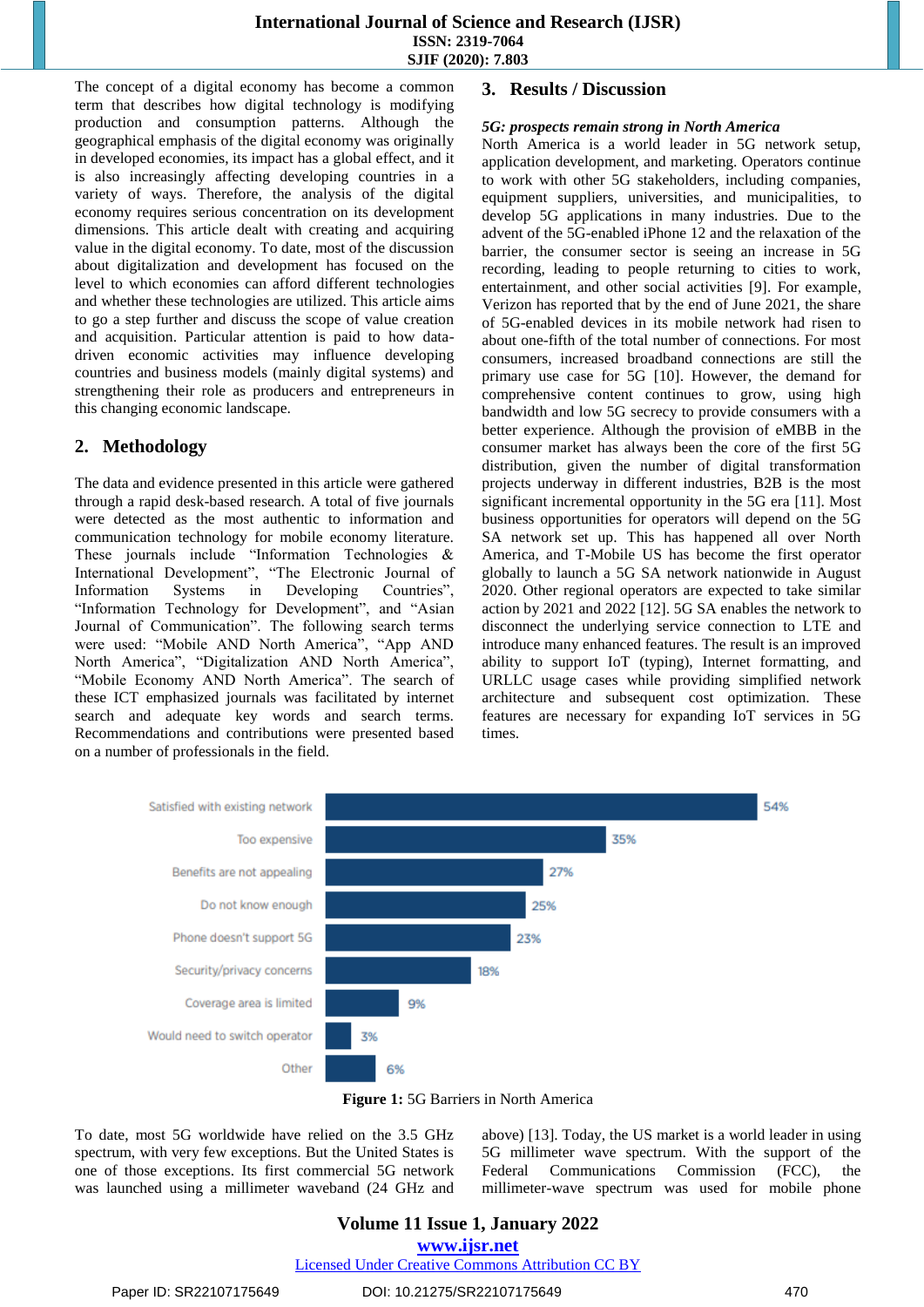## **International Journal of Science and Research (IJSR) ISSN: 2319-7064 SJIF (2020): 7.803**

services earlier than most countries. US operators plan to expand their millimeter range by 2021 and beyond. In March 2021, Verizon announced plans to build another 14,000 millimeter-wave zone by the end of 2021, while AT&T announced plans to expand its millimeter-wave system to 40 cities and 40 locations, including airports in partnership with Boingo [14]. US Cellular and C Spire are also weighing millimeter waveforms. In addition, in a recent millimeterwave FWA experiment, US Cellular achieved a continuous average download speed of 1 Gbps within 7 kilometers. C Spire is testing the 28 and 60 GHz frequency spectrum for FWA use.



**Figure 2:** Revenue generation and customer experience in North America

#### *Telco of the future: operators accelerate network transformation strategies*

With the marketing of 5G and the introduction of innovations for mobile networks such as the open RAN, the brown network, and the automation of the web, we are beginning to see what future telecommunications companies will look alike [15]. As a result, operators' decisions about network conversion methods are now more critical than ever. Such decisions are very important for operators, network providers, and customers who rely on future networks. In North America, customer revenue and experience are driven by operators' network transformation efforts, and there are fewer problems with cost reduction [16]. This is in stark contrast to other sophisticated areas such as Europe, where operators view customer experience, operating expenses savings, and new revenue as almost as essential priorities. Compared to their European counterparts, North American companies are four times more likely to view revenue-oriented activities as their main strategic goals for network transformation. As in other areas, wide-area deployment is a priority for 5G RAN investment [17]. North American operators invest heavily to ensure widespread deployment, which is necessary to provide 5G to as many potential users as possible. In the United States, the 5G networks of AT&T, T-Mobile US, and Verizon each reach over 230 million people. In the coming years, the operator's first task is to deploy the C-band spectrum to provide higher 5G speeds and capabilities in more locations [18].

However, operators are still waiting for this spectrum to be refined. Open RAN has also become a top RAN priority for operators in North America: only in Latin America is Open RAN higher in the 5G investment priorities. Open RAN is a desirable option for Greenfield operators because it can avoid the challenges of integrating open technology across traditional networks [19]. In the United States, Dish Network, a new entrant for mobile phones, has formed a strategic partnership with AWS to build a cloud-based 5G open RAN. The growing influence of US open-source RAN manufacturers (such as Altiostar, Mavenir, and Parallel Wireless) has also stimulated interest in open source RAN in North America. These companies announced major customer acquisitions in 2021 because they will continue to support available RAN distribution worldwide. In the core network, virtualization investment is a priority. Over the years, operators have turned to virtual core operations. It is evident from the start that this would be a long road trip. However, 5G is another opportunity to drive this transformation. This is important because operators have not yet fully realized the benefits promised by virtualization, such as reducing costs and accelerating service innovation. Closer collaboration with cloud companies could help change this.

#### *IoT: Covid-19 drives enterprise digitization*

Covid-19 has caused significant damage to the IoT market by 2020, mainly due to the economic uncertainty caused by the pandemic, which has led to IoT projects being shelved or postponed. The total number of US companies that have started but not completed their IoT projects (including proof of concept (POC)) increased from 8% in 2019 to 17% in 2020 [20]. The pandemic has increased the urgency for many companies to digitalize their businesses because they will increase productivity and efficiency, which will increase the implementation of technologies such as the Internet of Things, artificial intelligence, and 5G. According to the GSMA Intelligence Enterprise in Focus Survey 2020, these US companies with existing IoT projects are investing more than before: only 10% of companies that have used IoT solutions said they have no further IoT planned in 2019 [21]. The urgency of using IoT is still high. In the United States, about two-fifths of companies plan to apply IoT within one year, and one-fifth of companies plan to apply within two years. 6 Despite this, some companies are still reluctant to use the Internet of Things for a short time, which shows that the plan is more cautious and lacks the confidence to get back to normal soon. IoT setup, integration, security, and cost continue to address challenges that may further drive demand.



**Figure 3:** Expansion of the mobile ecosystem in North America

Covid-19 has affected almost every industry, especially the healthcare industry. In the context of increasing demand and demands for social distance, healthcare providers are relying

**Volume 11 Issue 1, January 2022 www.ijsr.net**

Licensed Under Creative Commons Attribution CC BY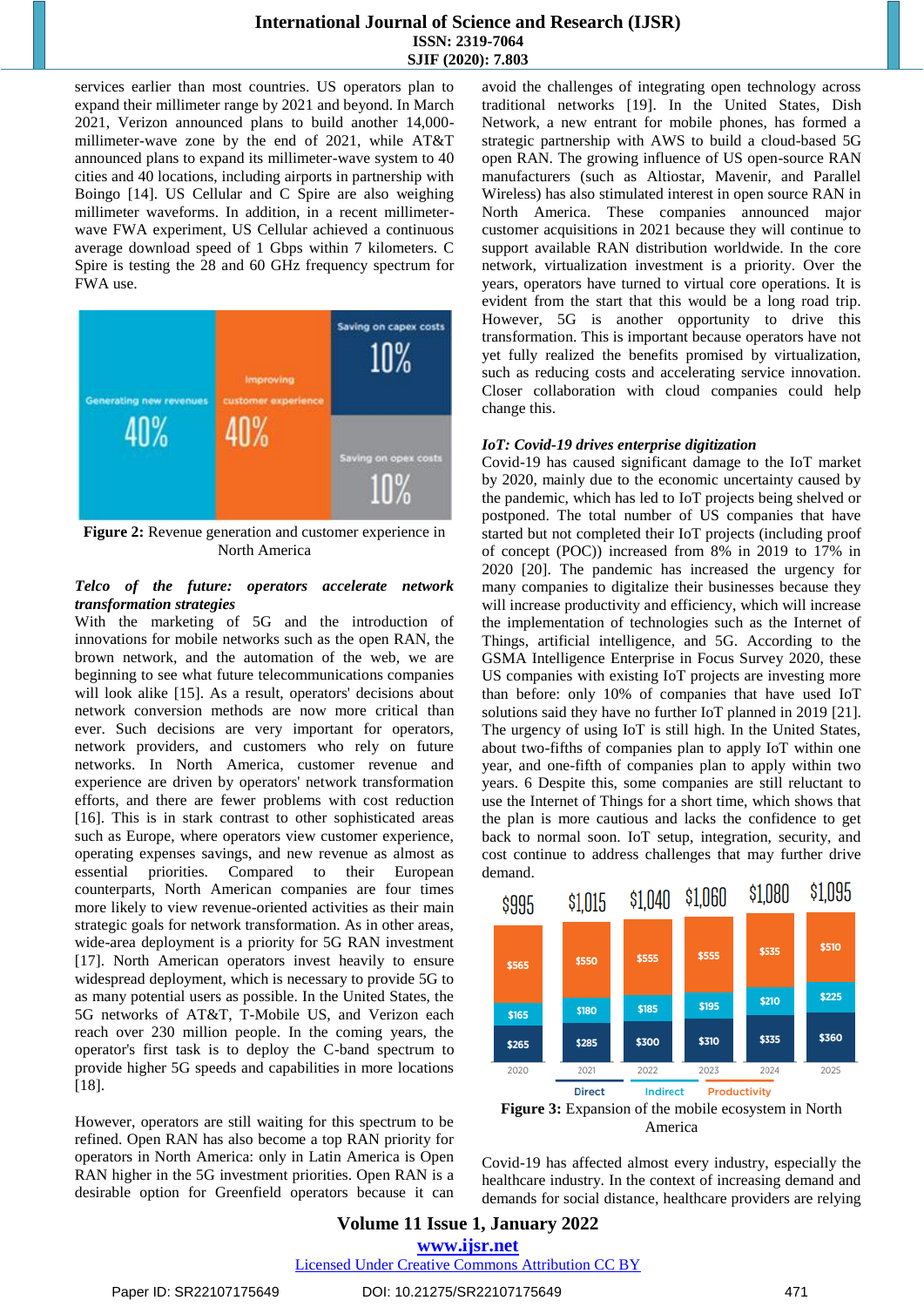## **International Journal of Science and Research (IJSR) ISSN: 2319-7064 SJIF (2020): 7.803**

more on digital technology than ever before to strengthen the provision of services and improve the efficiency of medical supplies. The Internet of Things provides consumers and businesses with many digital healthcare products and solutions and new ways to treat patients remotely. Mobile phone companies play a vital role in the introduction of new technology. In Canada, for example, Telus enables healthcare professionals to monitor and support patients virtually through the home health monitoring solution. In addition, the pandemic is reshaping cities and boosting interest in new technologies, including video surveillance systems, remote property monitoring, and contactless delivery. North American operators are establishing new markets, partnerships, and ecosystems to seize these opportunities. For example, AT&T and JBG Smith collaborate to create the first "large-scale" 5G smart city in the United States. As the chosen city in Northern Virginia has become the center of the defense and cyber security industry, both parties believe that this new initiative will be a springboard for further innovation in smart cities. The manufacturing industry has also renewed interest in IoT solutions to increase the supply chain's resilience and increase the speed and flexibility of production. During the pandemic, factories had to adjust production levels to meet demand using digital tools such as the cloud, the Internet of Things, and analytics. To support digitalization, the number of smart IoT connection manufacturers in North America is expected to triple from 2020 to 2025, reaching 306 million, rapid growth among all IoT vertical companies.

#### *Mobile's contribution to economic growth*

By 2020, mobile technology and services accounted for 4.4% of North America's GDP and contributed approximately \$ 1 trillion in economic value. The mobile ecosystem also supports more than 2.1 million jobs (direct and indirect) and has contributed heavily to public funding, and has raised more than \$ 100 billion through taxation in the sector. In 2025, the contribution of mobile phones will increase by 100 billion US dollars (almost 1.1 trillion US dollars), as countries in the region will increasingly benefit from increased productivity and efficiency due to the increased use of mobile phone services.



**Figure 4:** The North America mobile ecosystem

#### **Designing effective spectrum policy**

The speed, scope, and quality of 5G services depend on whether the government and regulators support timely access to the appropriate quantity and the making of the spectrum at an affordable price in the proper circumstances. To fully realize the potential of 5G, the use of the IF spectrum is essential because it balances the scope and capabilities critical to the success of 5G. Revenue from the US auction of interconnection (3.7-3.98 GHz) underscores this demand. It exceeded all price forecasts and cost 81 billion US dollars. This price reflects the high demand for mid-range spectrum and reflects the specific market conditions in the United States. Only 280 MHz of spectrum will be available at auction, and no more IF range will be available anytime soon, especially as the 6 GHz band is now open for unauthorized use. The United States is not the only country where the lack of available IF spectrum has a negative effect on prices, which affects the potential of 5G. The resulting investment can also impose short-term restrictions on operators because they want to invest in mobile network upgrades. Some operators have already borrowed money to support this spectrum acquisition. Some companies have also announced ambitious distribution targets to ensure a faster return on investment. On the positive side, this could encourage other governments to speed up the release of the 5G spectrum. The price paid in the auction is ultimately 3.5 times higher than the Citizen Broadband Radio Service (CBRS) intermediate frequency auction (3.55–3.7 GHz), which underlines the potential of the licensing spectrum compared to the sharing method offered by CBRS.

## **4. Conclusion**

Driven by the integration of many technical, commercial, and geographical factors, mobile phone companies adopt a new architecture based on network design rules for virtualization, cloud computing, and network automation. As they adopt new technologies to optimize their systems, operators also support the transition to an open interface in the Radio Access Network (RAN). The opening of unique components and interfaces in RAN will diversify the network equipment and software ecosystem, bring in new resellers and increase market competition. Breaking down the RAN will create new distribution scenarios, stimulate innovation, promote the integration of local devices, improve security transparency and minimize the risks the industry faces when expanding its network in the future.

#### **References**

- [1] Brynjolfsson E. The productivity paradox of information technology. Communications of the ACM. 1993 Dec 1;36(12):66-77.
- [2] Barefoot K, Curtis D, Jolliff W, Nicholson JR, Omohundro R. Defining and measuring the digital economy. US Department of Commerce Bureau of Economic Analysis, Washington, DC. 2018 Mar 15;15.
- [3] Knickrehm M, Berthon B, Daugherty P. Digital disruption: The growth multiplier. Accenture Strategy. 2016.
- [4] Manyika J, Remes J, Woetzel J. A productivity perspective on the future of growth. McKinsey Quarterly. 2014 Sep;3:136-46.

## **Volume 11 Issue 1, January 2022 www.ijsr.net**

#### Licensed Under Creative Commons Attribution CC BY